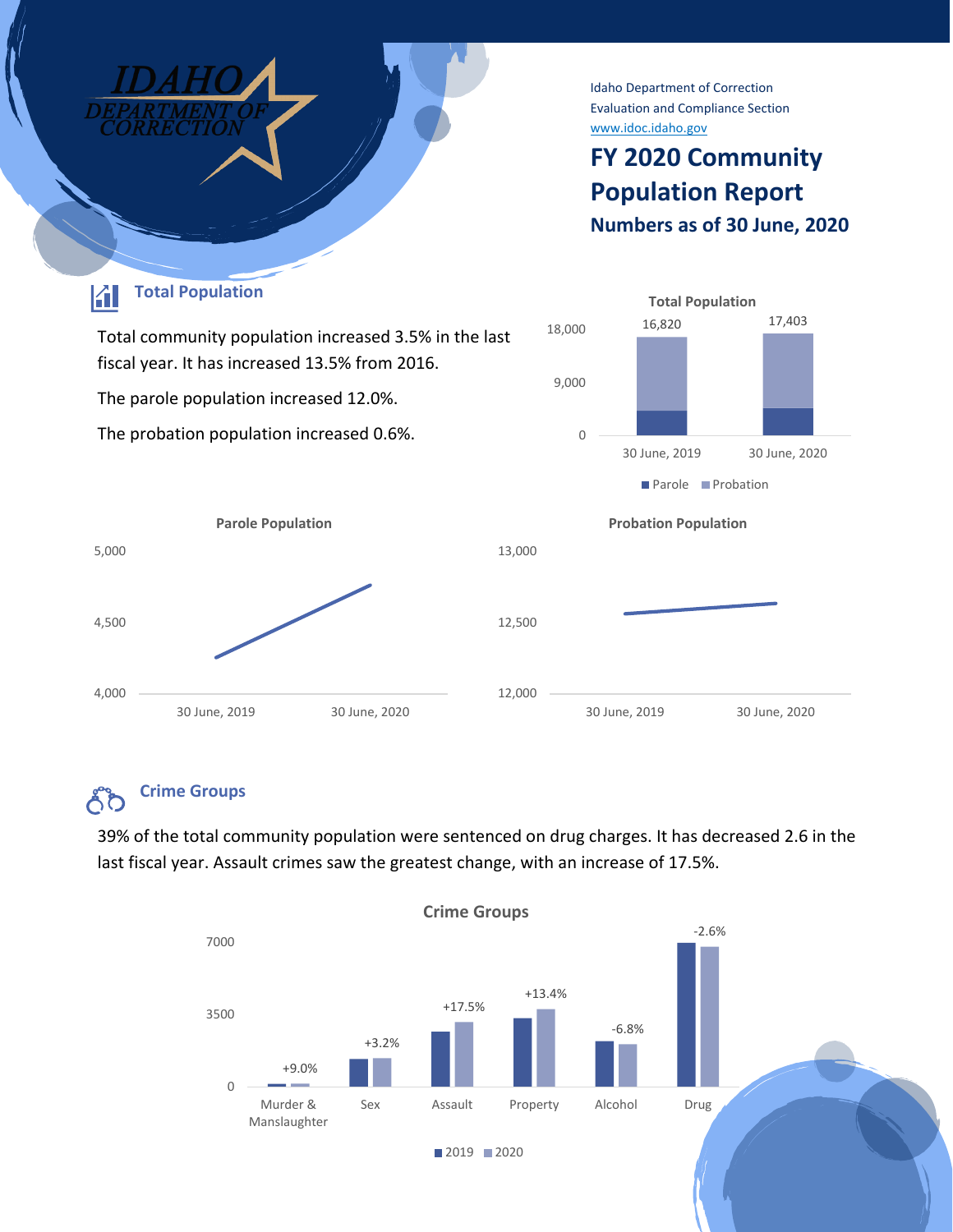

Idaho Department of Correction Evaluation and Compliance Section [www.idoc.idaho.gov](http://www.idoc.idaho.gov/)

## **FY 2020 Community Population Report Numbers as of 30 June, 2020**

### **District** 畾

27.7% of the total community population were located in District 4. It has increased 8.6% in the last fiscal year. District 2 saw the greatest change, with an increase of 15.6%. Districts 1 and 7 saw the greatest decrease – 5.2% and 5.1% respectively.

*Please note that the state map below does not include Limited Supervision Unit.*

| District -     |               |                  |
|----------------|---------------|------------------|
| 2019           | <b>Parole</b> | <b>Probation</b> |
| D <sub>0</sub> | 527           | 1,072            |
| D <sub>1</sub> | 288           | 1,847            |
| D <sub>2</sub> | 126           | 508              |
| D <sub>3</sub> | 790           | 2,394            |
| D <sub>4</sub> | 1,453         | 2,981            |
| D <sub>5</sub> | 443           | 1,405            |
| D <sub>6</sub> | 209           | 967              |
| D7             | 420           | 1,390            |
| <b>Total</b>   | 4.256         | 12,564           |

| <b>District -</b> |               |                  |
|-------------------|---------------|------------------|
| 2020              | <b>Parole</b> | <b>Probation</b> |
| D <sub>0</sub>    | 544           | 997              |
| D <sub>1</sub>    | 355           | 1,670            |
| D <sub>2</sub>    | 146           | 587              |
| D <sub>3</sub>    | 904           | 2,475            |
| D4                | 1,661         | 3,154            |
| D5                | 485           | 1,532            |
| D6                | 213           | 962              |
| D7                | 458           | 1,260            |
| <b>Total</b>      | 4.766         | 12,637           |